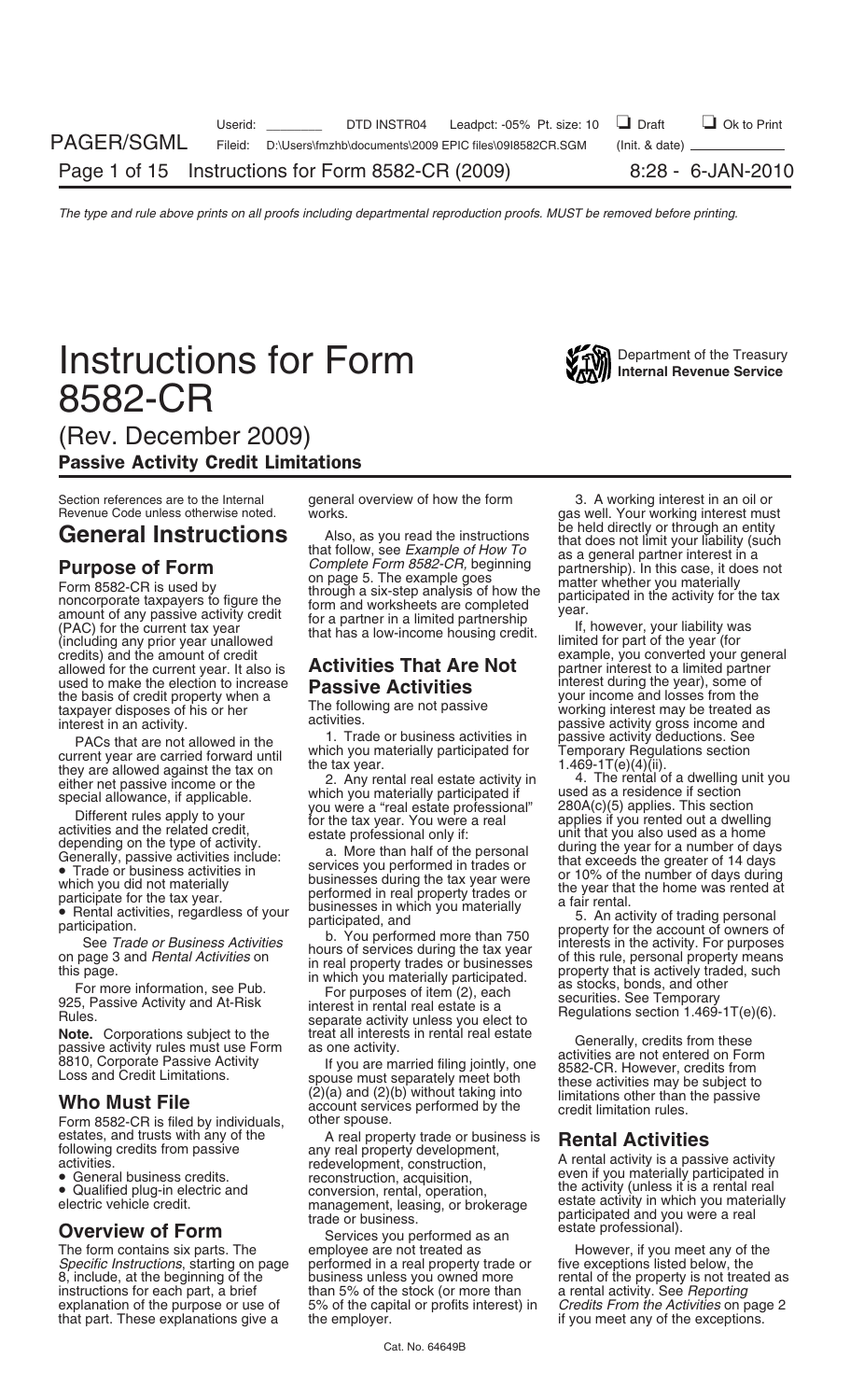tangible property (real or personal) is 1016. used by customers or held for use by<br>
customers and the gross income (or<br>
a trade or business activity if:<br>
a You own an interest in the trade<br>
activity represents amounts paid (or<br>
to a trade or business activity if:<br>
a Y

The activity is not a rental activity if the property is less feat income from the before the point of the property is less from 2% of the before the summer of the individual of the property of the unadjusted basis or the

include only services performed by<br>include only services performed by determine:<br>individuals. To determine if personal<br>services are significant, all relevant<br>facts and circumstances are<br>facts and circumstances are (see *Tr* 

3. Rental of the property is.

to an activity of holding property for generally a passive activity. Special end of the year, are filing a separate<br>investment if the main purpose of rules apply if you conduct the rental return for the year, and lived wit holding the property is to realize a activity through a publicly traded spouse at any time during the year.<br>
gain from its appreciation and the partnership (PTP). See *Publicly* Chivian individual a qualifying gain from its appreciation and the partnership (PTP). See Publicly only an individual, a qualifying<br>gross rental income is less than 2% Traded Partnerships (PTPs) on page estate, or a qualified revocable trust<br>of the small

property without regard to Worksheet 1, 2, 3, or 4 on pages 8

An activity is a rental activity if basis adjustment described in section Worksheet 1 is for credits (other basis 1016.<br>Anible property (real or personal) is 1016.

weighted by gross income. See If an activity meets any of the five **Special Allowance for**<br>
Regulations section 1.469-1(e)(3)(iii). exceptions listed above, it is not a<br>
Significant personal services rental activity. You m

property available for customer use. barticipate, enter the credits from the crehabilitation credits from a rental<br>This applies only if the services are cactivity on Worksheet 4 on page 9. Castate activity, even if you d This applies only if the services are activity on Worksheet 4 on page 9. This astate activity, even if you did not<br>performed by individuals and the **the activity is a trade or business** actively participate in the activity performed by individuals and the • If the activity is a trade or business actively participate in the activity.<br>
customers' use of the rental property activity in which you did materially credits allowed under the special activity in which you did materially exactivity allowed under the special participate, report the credits from the allowance are in addition to the is incidental to their receipt of the participate, report the credits from the services.

incidental to a nonrental activity. If the rental activity did not meet The special allowance is not<br>The rental of property is incidental any of the five exceptions, it is available if you were married at the The rental of property is incidental any of the five exceptions, it is<br>an activity of holding property for a generally a passive activity. Special

Unadjusted basis is the cost of the passive rental activity is entered in ereal estate activity. Unless future<br>yerty without regard to solution worksheet 1, 2, 3, or 4 on pages 8 regulations provide an exception, depreciation deductions or any other and 9. limited partners are not treated as

Exceptions<br> **Exceptions** 2 of the 5 preceding tax years, and activities and low-income housing<br>
2 of the 5 preceding tax years, and activities and low-income housing<br>
2 of the 5 preceding tax years, and activities and low-

2. Extraordinary personal services • If the activity is a trade or business The special allowance also applies<br>were provided in making the rental activity in which you did not materially to low-income housing credits and activity in which you did not materially to low-income housing credits and<br>participate, enter the credits from the rehabilitation credits from a rental real services.<br>3. Rental of the property is use use the forms you normally the the tax attributable<br>3. Rental of the property is use use.

investment if the main purpose of rules apply if you conduct the rental return for the year, and lived with your<br>holding the property is to realize a activity through a publicly traded spouse at any time during the year.

or the smaller or the unadjusted basis in the rental activity is not the fair market value (FMV) of the If the rental activity is not trust as part of the decedent's estate conducted through a PTP, the may actively partici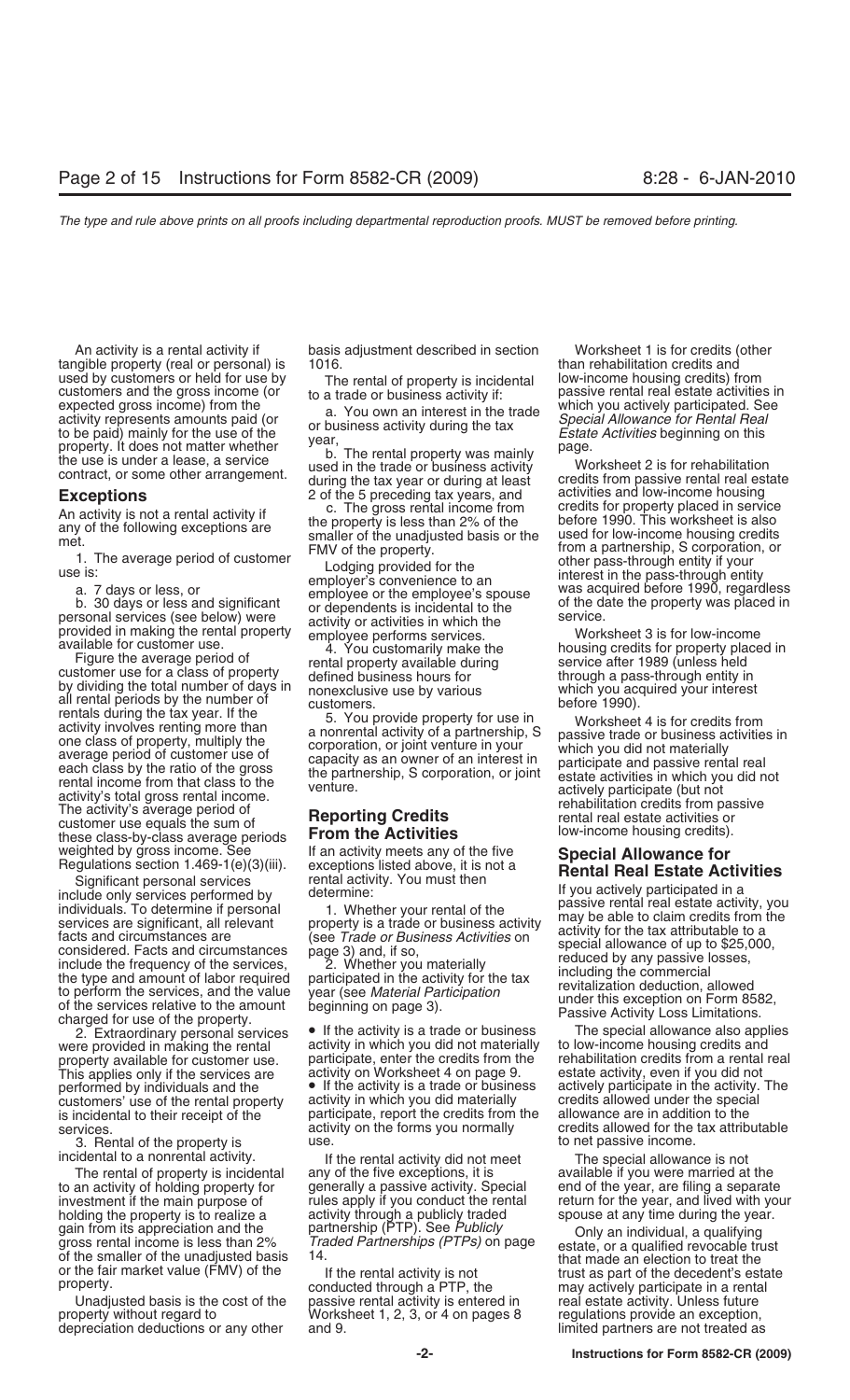decedent's death if the decedent income.<br>Would have satisfied the active income. Figure modified on the amount to enter on Form

stringent requirement than material (\$125,000 or more if married filing rules.<br>
Participation (see Material space) separately), there is no special<br>
Proof **of participation.** You may<br>
participation beginning on this page).

- 
- 
- 

is:<br>
Sexanted individuals and activity of holding property for the activity of holding property of the activity of holding property for the an activity of holding in a contribution of the fax year.<br>
Sexante the same of th

actively participating in a but less than \$150,000 (\$75,000 if **Trade or business activities** married filing separately), your **without material participation.** If activity. special allowance is limited to 50% of you did not materially participate in a A qualifying estate is the estate of the difference between \$150,000 trade or business activity, the activity<br>Lecedent for tax vears ending less (\$75,000 if married filing separately) is a passive activity. Generally, you a decedent for tax years ending less  $(375,000$  if married filling separately) is a passive activity. Generally, you<br>than 2 years after the date of the and your modified adjusted gross must use Worksheet 4 on page 9 to<br>dec

would have satisfied the active<br>
participation requirements for the adjusted gross incomes is \$150,000 or activity in which you did not materially<br>
prend adjusted and the tax<br>
prend adjusted for the tax<br>
more (\$75,000 or

The maximum special allowance activity (other than a rental activity or summaries.<br>The maximum special allowance activity (other than a rental activity or summaries.<br>an activity treated as incidental to an **Tests for ir** 

(\$50,000 if married filing separately) normally use. The more than 500 hours.

Active participation is a less income is \$250,000 or more the activity under the passive activity

If your modified adjusted gross passive activity. Report the credits and you participated in all significant income is more than \$100,000 from the activity on the forms you participation activities during the year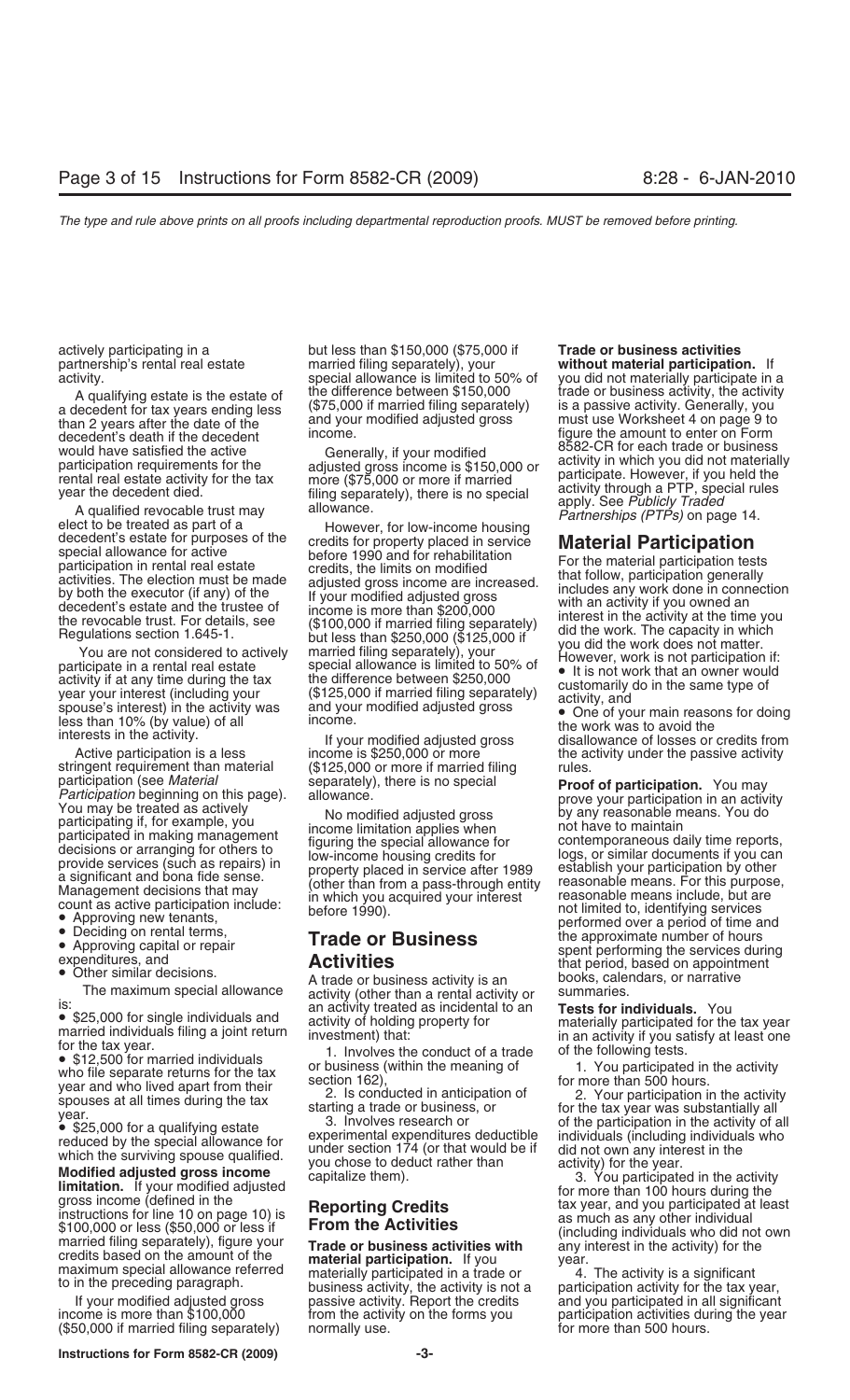is any trade or business activity in for your own use, and which you participated for more than 3. Monitoring the finances or ownership,<br>100 hours during the year and in operations of the activity in a 4. Geographical location, and 100 hours during the year and in which you did not materially participate under any of the material among the activities. participation tests (other than this **Special rules for limited partners.**

other trade or business in which tax year in which you directly or<br>capital is not a material income- indirectly owned your limited partner Once you choose a grouping

7. Based on all the facts and<br>circumstances, you participated in the<br>activity on a regular, continuous, and<br>substantial basis during the tax year.<br>business and rental activities is<br>the substantial basis during the tax year

the activity under this seventh test, conduct of a single passive trade or however, if you participated in the business activity. however, if you participated in the business activity.<br>
activity for 100 hours or less during **Special rules for certain retired or** economic units and one of the

activity does not count in determining retired or disabled farmers and<br>whether you materially participated surviving spouses of farmers are **Limitation on grouping certain**<br>under this test if: treated as materially partici

received compensation for performing used in the activity meets the estate services in the management of the tax rules for special valuation of farm services in the management of the  $\overline{a}$  tax rules for special valuation of farm business activity unless the activities<br>property passed from a qualifying being grouped together make up an

hours during the tax year performing Regulations section 1.469-5T(h)(2). a. The rental activity is services in the management of the **Estates and trusts.** The PAC insubstantial relative to the trade or activity than you di

**Test for a spouse.** Participation by<br>
your spouse during the tax year in an<br>
activity you own may be counted as<br>
your participation in the activity, even<br>
if your spouse did not own an interest<br>
in the activity and whethe

The activity and when the tax year.<br>
The activity is the tax year. The structure of the tax year.<br>
The tax year. The activities make up an appropriate<br>
the tax year. Work done as<br>
an investor in an activity is not treated<br>

financial statements or reports on engage in the matrice make up an operations of the activity,  $appropriate economic unit are$ 

A significant participation activity finances or operations of the activity 2. The extent of common control, <br>A significant participation of the stending of the extent of common control,

5. You materially participated in activity, you generally did not and ownership interest in a bakery and a<br>activity for any 5 (whether or not a materially participate in the activity. The movie theater in Baltimore and in the activity for any 5 (whether or not materially participate in the activity. The movie theater in Baltimore and<br>consecutive) of the 10 immediately consider all materially participate in the bakery and a movie theater in consecutive) of the 10 immediately You did materially participate in the preceding tax years. eceding tax years.<br>6. The activity is a personal participation test 1, 5, or 6 (see Tests relevant facts and circumstances, participation test 1, 5, or 6 (see *Tests* relevant facts and circumstan<br>for individuals beginning on page 3) there may be more than one service activity in which you *for individuals* beginning on page 3) materially participated for any 3 for the tax year.

An activity is a personal service<br>activity if it involves the performance<br>of personal services in the fields of<br>health, law, engineering, architecture,<br>accounting, actuarial science,<br>accounting, actuarial science, within y

Substantial basis during the tax year.<br>You did not materially participate in treated as income or loss from the The IRS may regroup your<br>the activity under this seventh test, conduct of a single passive trade or activities

activity for 100 hours or less during<br>the tax year.<br>
Your participation in managing the **Special rules for certain retired or**<br> **Special rules for certain retired or**<br> **Special rules for certain retired or**<br> **Special rules** treated as materially participating in a **activities.** The following activity if the real property may not be grouped together. a. Any person (except you) farming activity if the real property final may not be grouped together.<br>ceived compensation for performing used in the activity meets the estate frace and activity with a trade or itivity, or **property passed from a qualifying** being grouped together make up an b.<br>
b. Any individual spent more decedent. See Temporary appropriate economic unit and: decedent. See Temporary appropriate economic unit and:<br>Regulations section 1.469-5T(h)(2).  $\qquad a$  The rental activity is

activity than you did (regardless of limitations apply to an estate or trust. business activity or vice versa, or whether the individual was See Temporary Regulations sections b. Each owner of the trade or compensated for compensated for the management 1.469-1T(b)(2) and (3). The rules for business activity has the same<br>services). determining material participation for proportionate ownership interest in<br>**Test for a spause** Dertisipation by

rk done as an investor includes:  $\begin{array}{rcl} \text{circ} & \text{circ} & \text{circ} & \text{or} \\ \text{1. } & \text{Studying and reviewing} & \text{1. } & \text{1. } & \text{1. } & \text{1. } & \text{1. } & \text{1. } & \text{1. } & \text{1. } & \text{1. } & \text{1. } & \text{1. } & \text{1. } & \text{1. } & \text{1. } & \text{1. } & \text{1. } & \text{1. } & \text{1. } & \text{1. } & \text{1.$ 

summaries or analyses of the types of trades or businesses, 1245 property; or exploring for (or

- 
- 

nonmanagerial capacity. The nonmanagerial capacity. The non-

If you were a limited partner in an **Example.** You have a significant fourth test).<br>5. You materially participated in activity, you generally did not ownership interest in a bakery and a materially participated for any 3 for the tax year.<br>  $\frac{1}{2}$  for the the tax year.<br>
However for purposes of the activities. For instance, the following (whether or not consecutive)<br>
preceding tax years. More that the preceding tax years.<br>
The preceding tax years.<br>
The preceding tax years.<br>
The preceding tax years.<br>  $\frac{1}{2}$  activity is a preceding section tests, you are

- 
- 
- 
- 
- 

producing factor.<br>7. Based on all the facts and  $\frac{1}{2}$  interest).<br>8. using that grouping in later tax years

propriate economic unit are: distributing motion picture films or<br>1. Similarities and differences in a prideotapes; farming; leasing section 2. Preparing or compiling 1. Similarities and differences in videotapes; farming; leasing section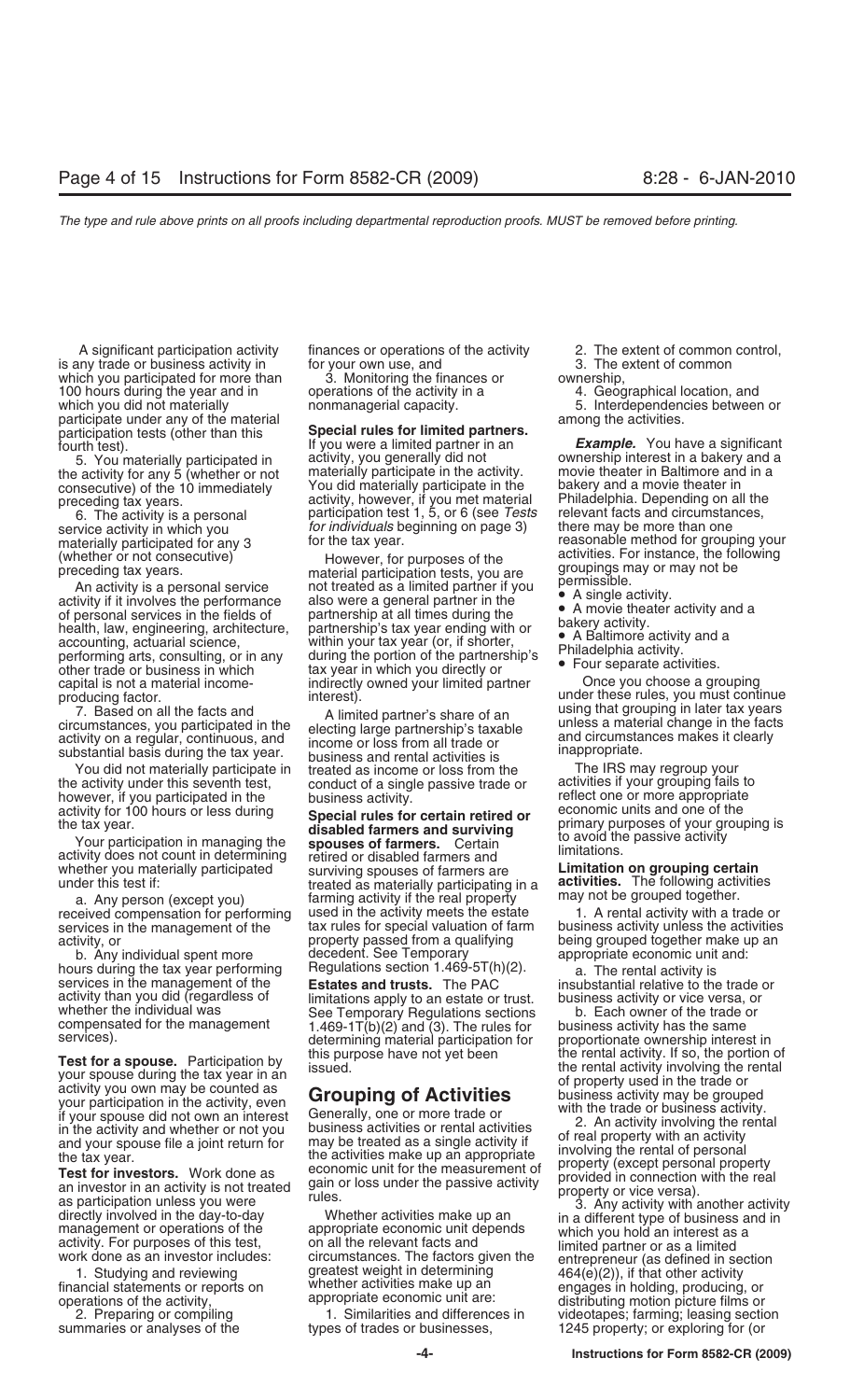exploiting) oil and gas resources or<br> **Command equalities conducted through**<br> **Activities conducted through**<br> **Activities conducted through**<br> **Activities conducted through**<br> **Compositions**<br> **Compositions**<br> **Compositions**<br> Partnerships and corporations.<br>
A partner or shareholder may not<br>
treat as separate activities those and the election, complete Form 1. Form 8586, Low-Income<br>
A partner or shareholder may not<br>
treat as separate activities

reasonable certainty:<br>
1. The prior year unallowed<br>
I communistructions on how to report the<br>
losses, if any, allocable to the part of passive activity credit.<br>
Interview of passive activity credit.<br>
Interview of passive a

the activity disposed of, and In 2009, John Jones purchased an is figured on Form 8582-CR and the<br>2. The net income or loss for the interest as a limited partner in vorksheets. Worksheet 3 of Form year of disposition allocable to the Partnership A. Mr. Jones is married 8582-CR is used for the post-1989 part of the activity disposed of. and files a joint return. During 2009, low-income housing credits.

activities grouped together by the partial disposition or your interest in a corporation.<br>
passive activity.<br> **Step 1.** Mr. Jones follows the instructions for code D on Schedule<br> **Partial disposition of an activity**<br> **Exam Partial disposition of an activity.**<br>
You may treat the disposition of<br>
substantially all of an activity as a<br>
separate activity if you can prove with **Franklub Example to Form 8582-CR**<br>
Separate activity if you can prove

worksheets. Worksheet 3 of Form

| Worksheet 3 for Lines 3a and 3b<br>(keep for your records) |                            |                                                             |                                               |                           |  |
|------------------------------------------------------------|----------------------------|-------------------------------------------------------------|-----------------------------------------------|---------------------------|--|
| <b>Name of Activity</b>                                    | <b>From</b><br><b>Form</b> | <b>Current Year</b><br><b>Credits</b><br>(a) Credit line 3a | <b>Prior Year</b><br><b>Unallowed Credits</b> | <b>Total Credits</b>      |  |
|                                                            |                            |                                                             | (b) Credit line 3b                            | (c) Add cols. (a) and (b) |  |
| Partnership A                                              | 8586                       | 12,000                                                      |                                               |                           |  |
|                                                            |                            |                                                             |                                               |                           |  |
|                                                            |                            |                                                             |                                               |                           |  |
|                                                            |                            |                                                             |                                               |                           |  |
|                                                            |                            |                                                             |                                               |                           |  |
| <b>Total.</b> Enter on lines 3a and 3b of Form 8582-CR.    | $\blacktriangleright$      | 12,000                                                      |                                               |                           |  |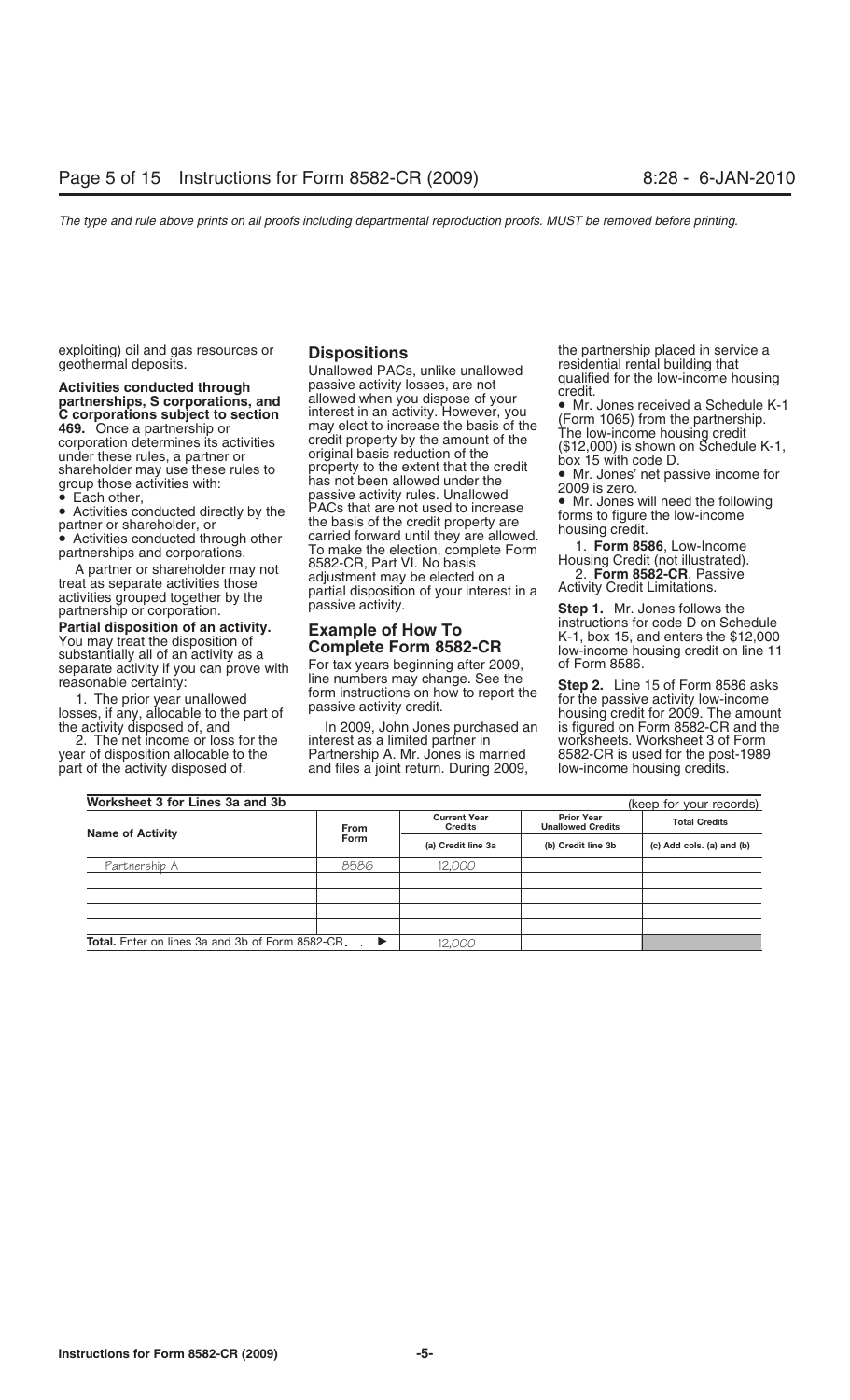**Step 3.** Mr. Jones follows the instructions for Worksheet 3 and enters the total credits from column (a) of that worksheet on Form 8582-CR, line 3a. He enters the total credits on line 3c and completes lines 5 through 7. Mr. Jones can skip Parts II and III and go to Part IV because the only credit he has is from a post-1989 low-income housing credit. He must also complete the computation for line 35 in the instructions to get the amount to enter on line 35 of the form (see page 7).

|         | 8582-CR                                            | <b>Passive Activity Credit Limitations</b>                                                                                                                                                                                           |                                     |                           | OMB No. 1545-1034 |
|---------|----------------------------------------------------|--------------------------------------------------------------------------------------------------------------------------------------------------------------------------------------------------------------------------------------|-------------------------------------|---------------------------|-------------------|
|         | (Rev. December 2009)<br>Department of the Treasury | See separate instructions.                                                                                                                                                                                                           |                                     |                           | Attachment        |
|         | Internal Revenue Service                           | Attach to Form 1040 or 1041.                                                                                                                                                                                                         |                                     |                           | Sequence No. 89   |
|         | Name(s) shown on return                            |                                                                                                                                                                                                                                      |                                     | <b>Identifying number</b> |                   |
|         |                                                    | John and Mary Jones                                                                                                                                                                                                                  |                                     |                           | 123-00-4567       |
| Part I  |                                                    | <b>Passive Activity Credits</b>                                                                                                                                                                                                      |                                     |                           |                   |
|         | the instructions.                                  | Caution: If you have credits from a publicly traded partnership, see <b>Publicly Traded Partnerships (PTPs)</b> on page 14 of                                                                                                        |                                     |                           |                   |
|         |                                                    | Credits From Rental Real Estate Activities With Active Participation (Other Than Rehabilitation<br>Credits and Low-Income Housing Credits) (See Lines 1a through 1c on page 9.)                                                      |                                     |                           |                   |
| 1a      |                                                    | Credits from Worksheet 1, column (a)                                                                                                                                                                                                 | 1a                                  |                           |                   |
| b       |                                                    | Prior year unallowed credits from Worksheet 1, column (b)                                                                                                                                                                            | 1b                                  |                           |                   |
|         | c Add lines 1a and 1b                              |                                                                                                                                                                                                                                      |                                     | 1c                        |                   |
|         |                                                    | Rehabilitation Credits From Rental Real Estate Activities and Low-Income Housing Credits for<br>Property Placed in Service Before 1990 (or From Pass-Through Interests Acquired Before 1990)<br>(See Lines 2a through 2c on page 9.) |                                     |                           |                   |
| 2a      |                                                    | Credits from Worksheet 2, column (a)                                                                                                                                                                                                 | 2a                                  |                           |                   |
| b       |                                                    | Prior year unallowed credits from Worksheet 2, column (b)                                                                                                                                                                            | 2 <sub>b</sub>                      |                           |                   |
|         | c Add lines 2a and 2b                              |                                                                                                                                                                                                                                      |                                     | 2c                        |                   |
|         |                                                    | Low-Income Housing Credits for Property Placed in Service After 1989 (See Lines 3a through 3c                                                                                                                                        |                                     |                           |                   |
|         | on page 9.)                                        |                                                                                                                                                                                                                                      |                                     |                           |                   |
|         |                                                    | <b>3a</b> Credits from Worksheet 3, column (a).                                                                                                                                                                                      | 12,000<br>За                        |                           |                   |
|         |                                                    | <b>b</b> Prior year unallowed credits from Worksheet 3, column (b)                                                                                                                                                                   | 3b                                  |                           |                   |
| C       | Add lines 3a and 3b                                | design and a state of the state                                                                                                                                                                                                      |                                     | Зc                        | 12,000            |
|         |                                                    | All Other Passive Activity Credits (See Lines 4a through 4c on page 10.)                                                                                                                                                             |                                     |                           |                   |
| 4a l    |                                                    | Credits from Worksheet 4, column (a).                                                                                                                                                                                                | 4a                                  |                           |                   |
| b       |                                                    | Prior year unallowed credits from Worksheet 4, column (b)                                                                                                                                                                            | 4b                                  |                           |                   |
|         |                                                    | c Add lines 4a and 4b $\ldots$ $\ldots$ $\ldots$ $\ldots$ $\ldots$ $\ldots$ $\ldots$ $\ldots$ $\ldots$                                                                                                                               |                                     | 4c                        |                   |
| 5       |                                                    |                                                                                                                                                                                                                                      |                                     | 5                         | 12,000            |
| 6       |                                                    | Enter the tax attributable to net passive income (see page 10).                                                                                                                                                                      |                                     | 6                         | $-() -$           |
| 7       |                                                    | Subtract line 6 from line 5. If line 6 is more than or equal to line 5, enter -0- and see page 10                                                                                                                                    |                                     | $\overline{7}$            | 12,000            |
|         |                                                    | Note: If your filing status is married filing separately and you lived with your spouse at any time during<br>the year, do not complete Part II, III, or IV. Instead, go to line 37.                                                 |                                     |                           |                   |
|         |                                                    |                                                                                                                                                                                                                                      |                                     |                           |                   |
| Part IV |                                                    | Special Allowance for Low-Income Housing Credits for Property Placed in Service After 1989                                                                                                                                           |                                     |                           |                   |
|         |                                                    | Note: Complete this part only if you have an amount on line 3c. Otherwise, go to Part V.                                                                                                                                             |                                     |                           |                   |
|         |                                                    |                                                                                                                                                                                                                                      |                                     |                           |                   |
| 31      |                                                    | If you completed Part III, enter the amount from line 19. Otherwise, subtract line 16 from line 7.                                                                                                                                   |                                     | 31                        | 12,000            |
| 32      |                                                    | Enter the amount from line $30$ .                                                                                                                                                                                                    |                                     | 32                        | -0-               |
| 33      |                                                    | Subtract line 32 from line 31. If zero, enter -0- here and on line 36                                                                                                                                                                |                                     | 33                        | 12,000            |
| 34      |                                                    | Enter the <b>smaller</b> of line 3c or line 33.                                                                                                                                                                                      | the contract of the contract of the | 34                        | 12,000            |
| 35      |                                                    | Tax attributable to the remaining special allowance (see page 13)                                                                                                                                                                    |                                     | 35                        | 8,250             |
| 36      |                                                    | Enter the smaller of line 34 or line 35.                                                                                                                                                                                             |                                     | 36                        | 8,250             |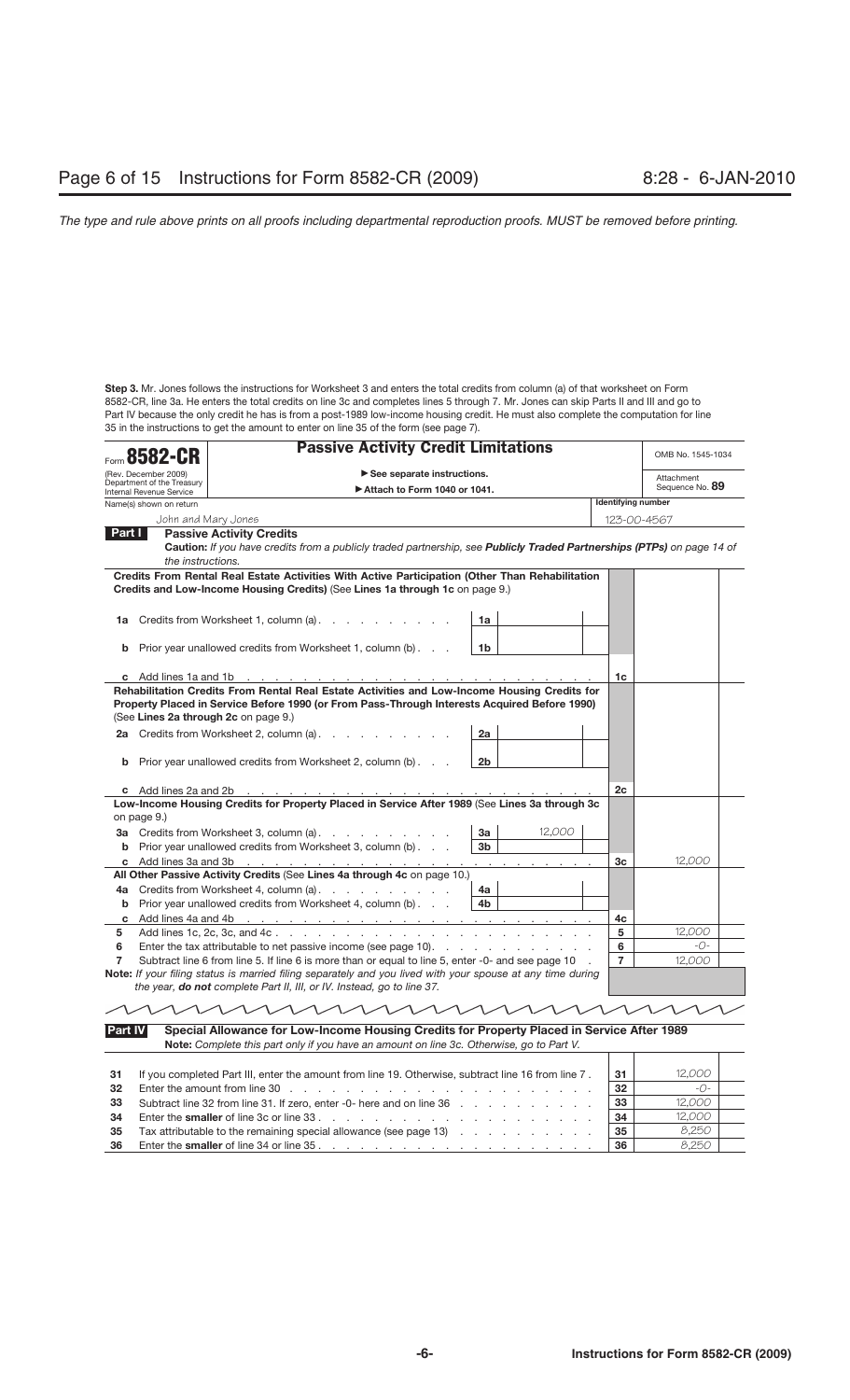## **Line 35 computation:**

| <b>Line 35.</b> Figure the tax attributable to the remaining special allowance as follows:                                                                                                                                                                           |        |
|----------------------------------------------------------------------------------------------------------------------------------------------------------------------------------------------------------------------------------------------------------------------|--------|
|                                                                                                                                                                                                                                                                      |        |
| <b>B.</b> Tax on line A. For Form 1040, use the Tax Table, Tax Computation Worksheet, or other appropriate method you used to figure your<br>tax. For Form 1041, use the Tax Rate Schedules, the Qualified Dividends Tax Worksheet, or Schedule D whichever applies. | 78,471 |
| C. Enter \$25,000 (\$12,500 if married filing separate return and you and your spouse lived apart at<br>25,000                                                                                                                                                       |        |
| -0-                                                                                                                                                                                                                                                                  |        |
| <b>E.</b> Enter amount, if any, from Form 8582, line 14 $\ldots$ , $\ldots$ , $\ldots$ , $\ldots$ , $\ldots$ , $\ldots$                                                                                                                                              |        |
|                                                                                                                                                                                                                                                                      |        |
|                                                                                                                                                                                                                                                                      |        |
| H. Tax on line G. For Form 1040, use the Tax Table, Tax Computation Worksheet, or other appropriate method you used to figure your<br>tax. For Form 1041, use the Tax Rate Schedules, the Qualified Dividends Tax Worksheet, or Schedule D whichever applies         | 70,221 |
| I. Subtract line H from line B (edge), and a contract the contract of the H from line B (edge), and a contract the contract of the contract of the contract of the contract of the contract of the contract of the contract of                                       | 8,250  |
|                                                                                                                                                                                                                                                                      | $-0-$  |
| K. Tax attributable to the remaining special allowance. Subtract line J from line I. Enter the result on Form 8582-CR, line 35                                                                                                                                       | 8,250  |
| Note: When using taxable income in the above computation, it is not necessary to refigure items that are based on a percentage of adjusted<br>gross income.                                                                                                          |        |

**Step 4.** Mr. Jones completes Form 8582-CR, Part V.

## **Passive Activity Credit Allowed Part V**

| 37 Passive Activity Credit Allowed. Add lines 6, 16, 30, and 36. See page 13 to find out how to report the     |    |       |  |
|----------------------------------------------------------------------------------------------------------------|----|-------|--|
| allowed credit on your tax return and how to allocate allowed and unallowed credits if you have more than      |    |       |  |
| one credit or credits from more than one activity. If you have any credits from a publicly traded partnership, |    |       |  |
| see Publicly Traded Partnerships (PTPs) on page 14 mag by a contract of the Public Partner.                    | 37 | 8.250 |  |

**Step 5.** After completing Form 8582-CR, Mr. Jones determines his allowed and unallowed credit. Because he has only one type of credit from a single passive activity, his allowed low-income housing credit for 2009 is the amount on line 37, or \$8,250. His unallowed credit of \$3,750 is determined by subtracting the allowed credit on line 37 from the total credit on line 5 (\$12,000 – \$8,250).

**Step 6.** Mr. Jones enters the allowed passive activity credit of \$8,250 on Form 8586, line 15, and completes Part II of that form according to the instructions for Form 8586. The unallowed credit of \$3,750 is carried forward and used to figure the passive activity credit allowed for 2010.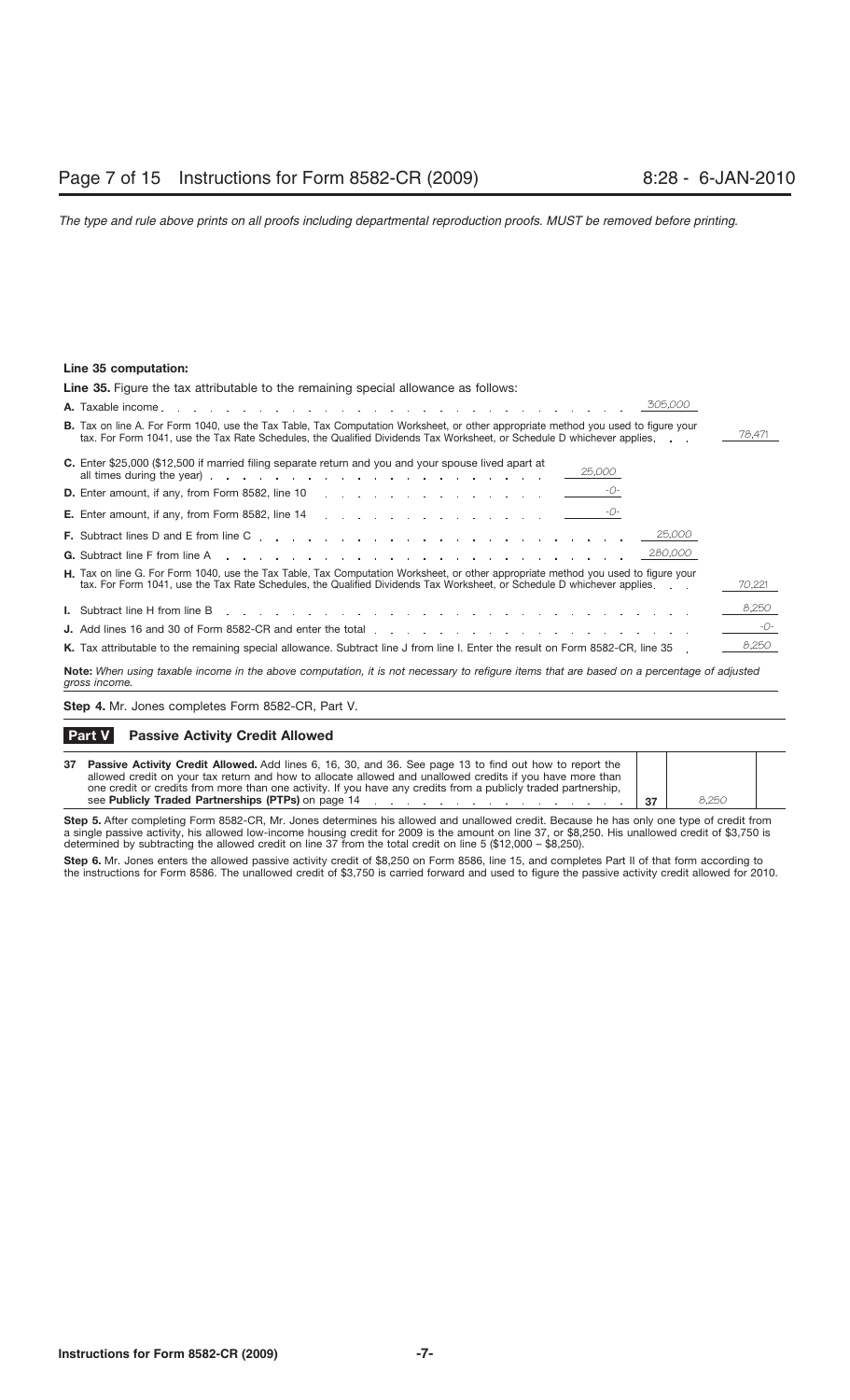**Current Year Credits**<br>
Convert any current year qualified<br>
expenditures into credits before<br>
beginning Worksheet 1, 2, 3, or 4. If<br>
the credits are from more than one<br>
activity or are of more than one<br>
separate the credi

For tax years beginning after<br>
2009, line numbers may<br>
change. See the form<br>
Form Searly Column (a) of Worksheet 1 or 4.<br>
Form SEARLY Drior Year Unallowed **CAUTION** *change. See the form* column (a) of Worksheet 1 or 4.<br> **CAUTION** *change. See the form* **Prior 8586, Low-Income Housing**<br> **Prior 8586, Low-Income Housing** 

housing credit from one activity and a **Form 8834, Qualified Plug-In** passive activities disallowed for prior activity. Enter the low-income housing See the Instructions for Form 8834 If you had only one type of prior<br>credit in column (a) of Worksheet 2 or for the amount to enter in column (a) year unallowed credit from a single<br>3

14, in column (a) of Worksheet 1, 2, or 4.

instructions on how to report the<br>current year passive activity credit. Then the credits from Form<br>8586, line 13, in column (a) of To figure this year's PAC, you must<br>Example. You have a low-income Worksheet 3.

**Electric and Electric Vehicle Credit.** See the Instructions for Form 8834

**Form 3468, Investment Credit.** Production Credit. Enter the credits **Specific Instructions** Enter the credits from Form 3468, line from Form 8835, line 31, in column 14, in column (a) of Worksheet 1, 2, (a) of Worksheet 1

type before making entries in the Worksheet 1 or 4.<br>Worksheet 1 or 4. Tips. Enter the credits from Form 6478, Alcohol and Cellulosic 8846, line 7, in column (a) of

**Example.** You have a low-income Worksheet 3. take into account any credits from<br>using credit from one activity and a **Form 8834 Qualified Plug-In** passive activities disallowed for prior

Worksheet 4. **Refined Coal, and Indian Coal** 37 of your prior year Form 8582-CR

Lines 1a and 1b. Use Worksheet 1 to figure the amounts to enter on lines 1a and 1b. Use line 1a for credits from rental real estate activities with active participation for the current year and line 1b for prior year unallowed credits from rental real estate activities with active participation in both the prior year in which the credit arose and the current year. See *Special Allowance for Rental Real Estate Activities* on page 2 for a definition of active participation.

After you complete the worksheet below, enter the totals of columns (a) and (b) on the corresponding lines of Form 8582-CR and then complete line 1c.

**Note.** Rehabilitation credits from rental real estate activities and low-income housing credits must be entered in Worksheet 2 or 3, whichever applies, even if you actively participated in the activity.

## **Worksheet 1 for Lines 1a and 1b** (keep for your records)

| <u>WURSIKEL I IVI LIIKS TA AIN ID</u><br>IVACA INI YUMI ICCOINSI |             |                                       |                                               |                           |  |  |
|------------------------------------------------------------------|-------------|---------------------------------------|-----------------------------------------------|---------------------------|--|--|
| <b>Name of Activity</b>                                          | <b>From</b> | <b>Current Year</b><br><b>Credits</b> | <b>Prior Year</b><br><b>Unallowed Credits</b> | <b>Total Credits</b>      |  |  |
|                                                                  | <b>Form</b> | (a) Credit line 1a                    | (b) Credit line 1b                            | (c) Add cols. (a) and (b) |  |  |
|                                                                  |             |                                       |                                               |                           |  |  |
|                                                                  |             |                                       |                                               |                           |  |  |
|                                                                  |             |                                       |                                               |                           |  |  |
|                                                                  |             |                                       |                                               |                           |  |  |
|                                                                  |             |                                       |                                               |                           |  |  |
| <b>Totals.</b> Enter on lines 1a and 1b of Form 8582-CR          |             |                                       |                                               |                           |  |  |

Lines 2a and 2b. Use Worksheet 2 to figure the amounts to enter on lines 2a and 2b. Use line 2a for rehabilitation credits and low-income housing credits from rental real estate activities for the current year and line 2b for prior year unallowed credits from those activities. However, use Worksheet 3 instead of Worksheet 2 if you have any low-income housing credits for property placed in service after 1989. If you held an indirect interest in the property through a partnership, S corporation, or other pass-through entity, use Worksheet 3 only if you also acquired your interest in the pass-through entity after 1989. Use this worksheet if you do not meet both requirements.

After you complete the worksheet below, enter the totals of columns (a) and (b) on the corresponding lines of Form 8582-CR and then complete line 2c.

## **Worksheet 2 for Lines 2a and 2b**

|  |  | (keep for your records) |  |
|--|--|-------------------------|--|
|  |  |                         |  |

| <b>Name of Activity</b>                                 | <b>From</b><br><b>Form</b> | <b>Current Year</b><br><b>Credits</b> | <b>Prior Year</b><br><b>Unallowed Credits</b> | <b>Total Credits</b>      |  |
|---------------------------------------------------------|----------------------------|---------------------------------------|-----------------------------------------------|---------------------------|--|
|                                                         |                            | (a) Credit line 2a                    | (b) Credit line 2b                            | (c) Add cols. (a) and (b) |  |
|                                                         |                            |                                       |                                               |                           |  |
|                                                         |                            |                                       |                                               |                           |  |
|                                                         |                            |                                       |                                               |                           |  |
|                                                         |                            |                                       |                                               |                           |  |
|                                                         |                            |                                       |                                               |                           |  |
| <b>Totals.</b> Enter on lines 2a and 2b of Form 8582-CR |                            |                                       |                                               |                           |  |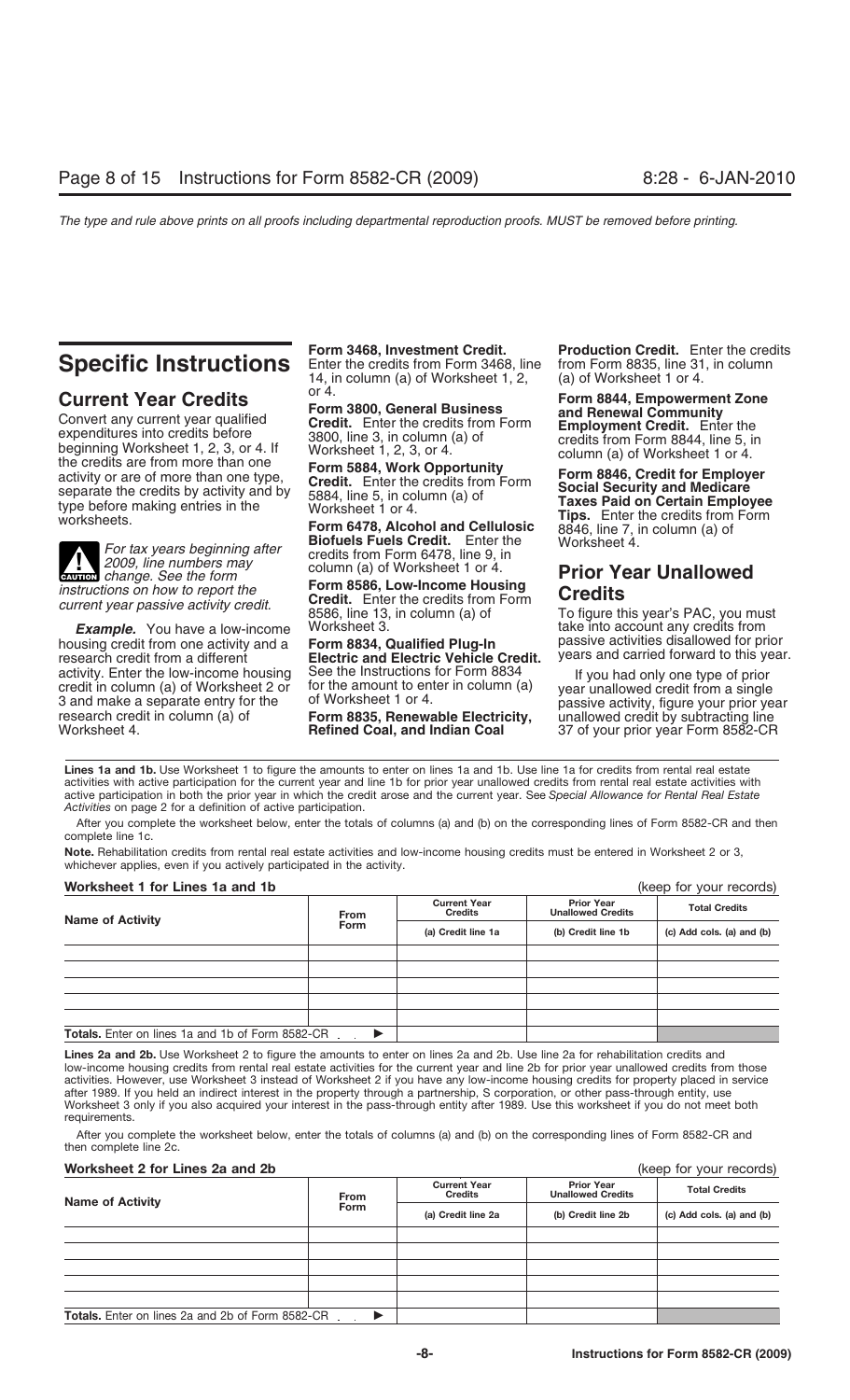**Lines 3a and 3b.** Use Worksheet 3 to figure the amounts to enter on lines 3a and 3b for low-income housing credits for property placed in service after 1989. If you held an indirect interest in the property through a partnership, S corporation, or other pass-through entity, use Worksheet 3 only if you also acquired your interest in the pass-through entity after 1989. Use line 3a for the current year credits and line 3b for prior year unallowed credits for those activities.

After you complete the worksheet below, enter the totals of columns (a) and (b) on the corresponding lines of Form 8582-CR and then complete line 3c.

## **Worksheet 3 for Lines 3a and 3b**

## (keep for your records)

| <b>Name of Activity</b>                                   | From          | <b>Current Year</b><br><b>Credits</b> | <b>Prior Year</b><br><b>Unallowed Credits</b> | <b>Total Credits</b>      |  |
|-----------------------------------------------------------|---------------|---------------------------------------|-----------------------------------------------|---------------------------|--|
|                                                           | <b>Form</b>   | (a) Credit line 3a                    | (b) Credit line 3b                            | (c) Add cols. (a) and (b) |  |
|                                                           |               |                                       |                                               |                           |  |
|                                                           |               |                                       |                                               |                           |  |
|                                                           |               |                                       |                                               |                           |  |
|                                                           |               |                                       |                                               |                           |  |
|                                                           |               |                                       |                                               |                           |  |
| <b>Totals.</b> Enter on lines 3a and 3b of Form 8582-CR . | $\rightarrow$ |                                       |                                               |                           |  |

**Lines 4a and 4b.** Use Worksheet 4 to figure the amounts to enter on lines 4a and 4b. Use line 4a for all other passive activity credits for the current year and line 4b for prior year unallowed credits from those activities.

After you complete the worksheet below, enter the totals of columns (a) and (b) on the corresponding lines of Form 8582-CR and then complete line 4c.

## **Worksheet 4 for Lines 4a and 4b** (keep for your records)

| <b>THE DISCRETE CONNECTED</b>                           | (MOOD TOT YOUT TOOOTUS) |                                       |                                               |                           |
|---------------------------------------------------------|-------------------------|---------------------------------------|-----------------------------------------------|---------------------------|
| <b>Name of Activity</b>                                 | From                    | <b>Current Year</b><br><b>Credits</b> | <b>Prior Year</b><br><b>Unallowed Credits</b> | <b>Total Credits</b>      |
|                                                         | <b>Form</b>             | (a) Credit line 4a                    | (b) Credit line 4b                            | (c) Add cols. (a) and (b) |
|                                                         |                         |                                       |                                               |                           |
|                                                         |                         |                                       |                                               |                           |
|                                                         |                         |                                       |                                               |                           |
|                                                         |                         |                                       |                                               |                           |
|                                                         |                         |                                       |                                               |                           |
| <b>Totals.</b> Enter on lines 4a and 4b of Form 8582-CR | $\blacktriangleright$   |                                       |                                               |                           |

Otherwise, your prior year **Lines 1a through 1c.** Individuals unallowed credits are the amounts and qualifying estates that actively shown in column (b) of Worksheet 9 participated in rental real estate<br>in the prior year Instructions for Form activities must include the credits<br>8582-CR. Enter the prior year (other than rehabilitation credits or service unallowed credits in column (b) of low-income housing credits) from credits from those activities on lines<br>Worksheet 1, 2, 3, or 4, whichever these activities on lines 1a through 2a through 2c. Use Worksheet 2 to<br>1c. Use W

You must adjust a prior year<br>
unallowed credit if you had to<br>
recapture any part of the heal Estate Activities beginning on the credits for property placed in service **EAUTION** recapture any part of the

of Form 8582 shows income. For include the credits in Worksheet 4, interest in the property interest in the property interest in the property interest in the property interest in the property interest in the property of Fo

applies. The figure the figure the amounts to enter on lines 1a and 1b. 2a and 2b.<br>Amounts to enter on lines 1a and 1b. 2a and 2b.<br>Soo Special Allowance for Pentel and 1b. 15 and 2b.

**ENTION** your spouse at any time **Part I**<br> **Passive Activity**<br> *Credits*<br> *Credits*<br> *Credits*<br> *Credits*<br> *Credits*<br> *Credits*<br> *Credits*<br> *Credits*<br> *Credits*<br> *Credits*<br> *Credits*<br> *Credits*<br> *Credits*<br> *Credits*<br> *Credits*<br> *Credits*<br> *Credits*<br> *Cred* 

Use Part T to combine your credits<br>from passive activities to determine if<br>you have a PAC for the current year.<br>If your credits from all passive<br>income housing and rehabilitation qualifying estates who had<br>If your credits If your credits from all passive credits) under the special allowance low-income housing credits from activities exceed the tax attributable only if you actively participated in the rental real estate activities for only if you actively participated in the to net passive income, you have a rental real estate activity for both that property placed in service after 1989<br>PAC for the current year. Generally, prior year and this year. If you did not must include those credits on prior year and this year. If you did not must include those credits on lines 3a<br>actively participate for both years, through 3c. If you held an indirect you have net passive income if line 4 actively participate for both years, through 3c. If you held an indirect<br>of Form 8582 shows income. For include the credits in Worksheet 4, interest in the property through a

from line 5 of your prior year Form **for Form 8582-CR**, line 6, on page **Lines 2a through 2c.** Individuals 8582-CR.<br>6582-CR. (including limited partners) and (including limited partners) and<br>qualifying estates who had and qualifying estates that actively rehabilitation credits from rental real participated in rental real estate estate activities or low-income

credit (for example, due to the early page 2.<br>
disposition of property) or transfer the<br>
credit to a bankruptcy estate.<br>
The separate return and lived with the series in the credit to a bankruptcy estate.

partnership, S corporation, or other

**Instructions for Form 8582-CR (2009) -9-**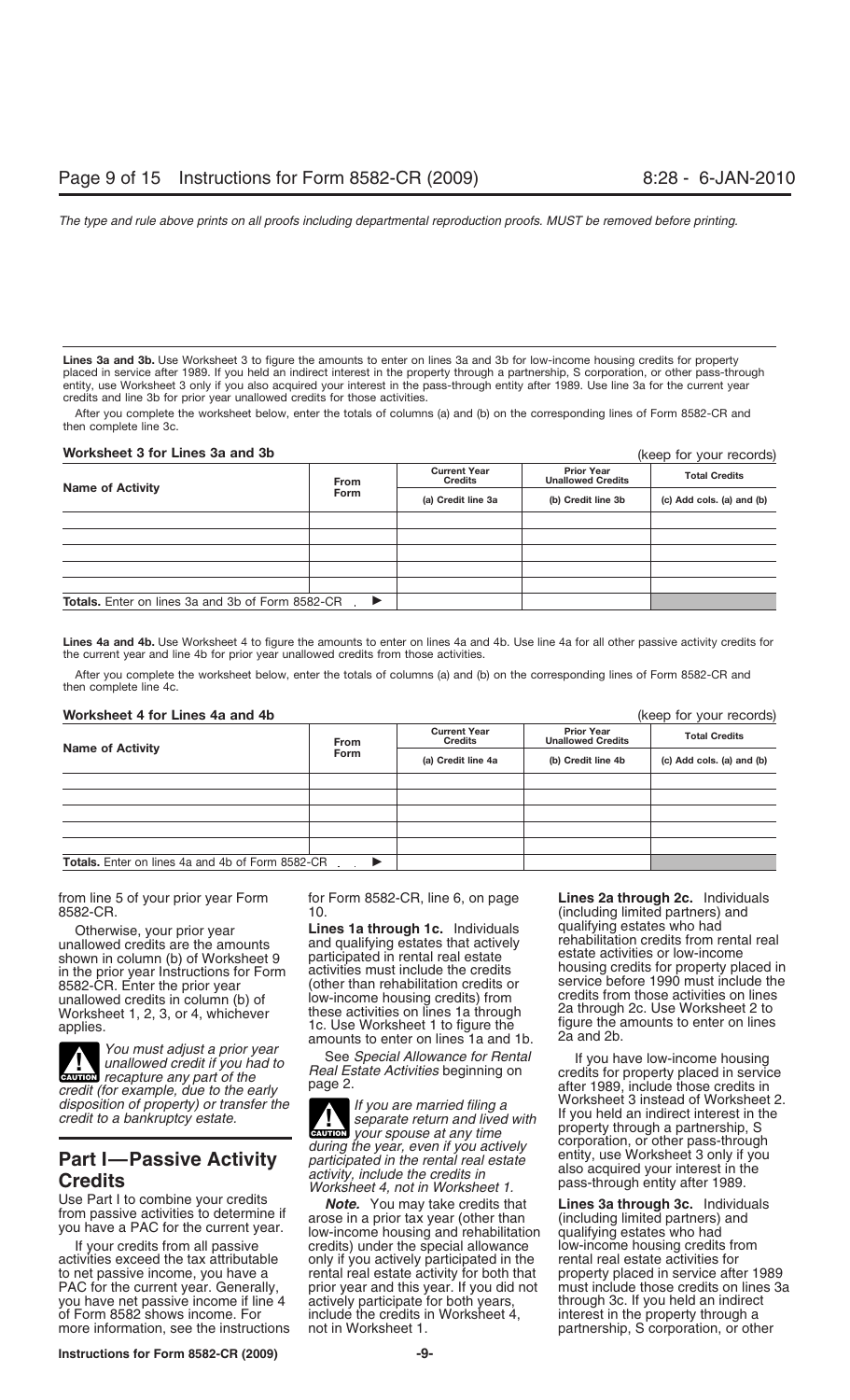

must include on lines 4a through 4c<br>
or 3. Trusts must include on When figuring modified adjusted<br>
or 3. Trusts must include credits 1, 2,<br>
or 3. Trusts must include credits from<br>
all passive activities in Worksheet 4.<br>
al Example the the parameter effect term who lived apent from the relation of the relation of their sponses at all times during the since and relation fice for the disposition of your interest in a year must enter \$75,000 on

|                                                                                                                                                               | auuun.                                                                                                      |                                                                                                 |
|---------------------------------------------------------------------------------------------------------------------------------------------------------------|-------------------------------------------------------------------------------------------------------------|-------------------------------------------------------------------------------------------------|
| A. Taxable income<br>including net<br>passive income _________                                                                                                | • Any passive activity loss as defined<br>in section $469(d)(1)$ ,<br>• Any rental real estate loss allowed | are not eligible for the special<br>allowance. They must enter -0<br>line 16 and go to line 17. |
|                                                                                                                                                               | to real estate professionals (defined                                                                       | <b>Line 15.</b> Figure the tax attribu                                                          |
| <b>C.</b> Taxable income without                                                                                                                              | under Activities That Are Not Passive                                                                       | to the amount on line 14 as fol                                                                 |
| net passive income ________                                                                                                                                   | Activities on page 1),                                                                                      | A. Taxable income ______                                                                        |
| <b>D.</b> Tax on line $C^*$                                                                                                                                   | • Any overall loss from a PTP,                                                                              |                                                                                                 |
| <b>E.</b> Subtract line D from line B                                                                                                                         | • The taxable amount of social                                                                              | <b>B.</b> Tax on line $A^*$                                                                     |
| and enter the result on<br>Form 8582-CR, line $6 \ldots \ldots$                                                                                               | security and tier 1 railroad retirement<br>benefits.                                                        | <b>C.</b> Enter amount from Form<br>8582-CR, line 14                                            |
| * For Form 1040, use the Tax Table, Tax Computation<br>Worksheet, or other appropriate method you used to<br>figure your tax. For Form 1041, use the Tax Rate | • The deduction allowed under<br>section 219 for contributions to IRAs                                      | <b>D.</b> Subtract line C from line                                                             |
| Schodule, Qualified Dividends Tax Worksheet, or                                                                                                               | and certain other qualified retirement                                                                      |                                                                                                 |

• Schedule D, whichever applies.<br> **F.** Schedule D, whichever applies.<br> **F.** Schedule D, whichever applies.<br> **F.** Subtract deduction, the above computation, it is not<br> **F.** The deduction allowed for one-half the above computation, it is not<br>necessary to refigure items that are<br>based on a percentage of adjusted<br>gross income. The exclusion from income of<br>gross income. The exclusion from income of<br>interest from series EE and I U.

**Line 7.** If line 7 is zero because the savings bonds used to pay higher figure your tax. For Form 1041, use the Tax Rate<br>tax on the net passive income on line education expenses,<br>6 is greater than your credits from • The credits from passive activities are assistance program,<br>allowed. In this case, enter the **Compute Compute Computer** allowed. In this case, enter the • The student loan interest entity incressary to refigure items that are<br>amount from line 5 on line 37 and beduction, or report the credits on the forms

## *Worksheet 4, but not in*<br>**Real Estate Activities** an activity or item of property subject and a matter with **Active Participation** to the recharacterization of passive *CAUTION Worksheet 4, but not in*<br>*CAUTION Worksheet 2 or 3, if you are* **With Active Participation** to the recharacterization of passive

during the year.<br> **Lines 4a through 4c.** Individuals **CAUTION** with their spouses at any time section 1.469-2T(f).

to real estate professionals (defined<br>under *Activities That Are Not Passive* to the amount on line 14 as follows.<br>Activities on page 1),

• The deduction allowed under<br>section 219 for contributions to IRAs Worksheet, or other appropriate method you used to<br>
figure your tax. For Form 1041, use the Tax Rate and certain other qualified retirement<br>
Schedule D, whichever applies. Tax Worksheet, or plans, **E.** Tax on line D\* . . .

• The exclusion of amounts received under an employer's adoption

pass-through entity, use lines 3a normally used. Do not complete<br>through 3c only if you also acquired<br>your interest in the pass-through<br>entity after 1989. Use Worksheet 3 to<br>entity after 1989. Use Worksheet 3 to<br>figure the Ju.<br> *Include the credits in*<br> *Include the credits in*<br> *Worksheet 4, but not in*<br> **Real Estate Activities** an activity or item of property subject **With Active Participation** to the recharacterization of passing *married filing a separate return and* **With Active Participation** to the recharacterization of passing married filing a separate return and married filing a separate return and<br>*lived with your spouse at any time Married persons filing* recharacterization of income, see<br>during the year. **Communisty of the separate returns who lived** Pub. 925 or Temporary Reg

| <b>A.</b> Taxable income ______                                                                   |
|---------------------------------------------------------------------------------------------------|
| <b>B.</b> Tax on line $A^*$                                                                       |
| <b>C.</b> Enter amount from Form<br>8582-CR, line 14                                              |
| <b>D.</b> Subtract line C from line<br>A                                                          |
| <b>E.</b> Tax on line $D^*$                                                                       |
| <b>F.</b> Subtract line E from line B<br>and enter the result on<br>Form 8582-CR, line 15........ |

passive activities on line 5, all your under an employer's adoption **Note.** When using taxable income in credits from passive activities are assistance program. deduction, or dine 5 on line 5 on a percentage of adjusted<br>• The tuition and fees deduction. gross income.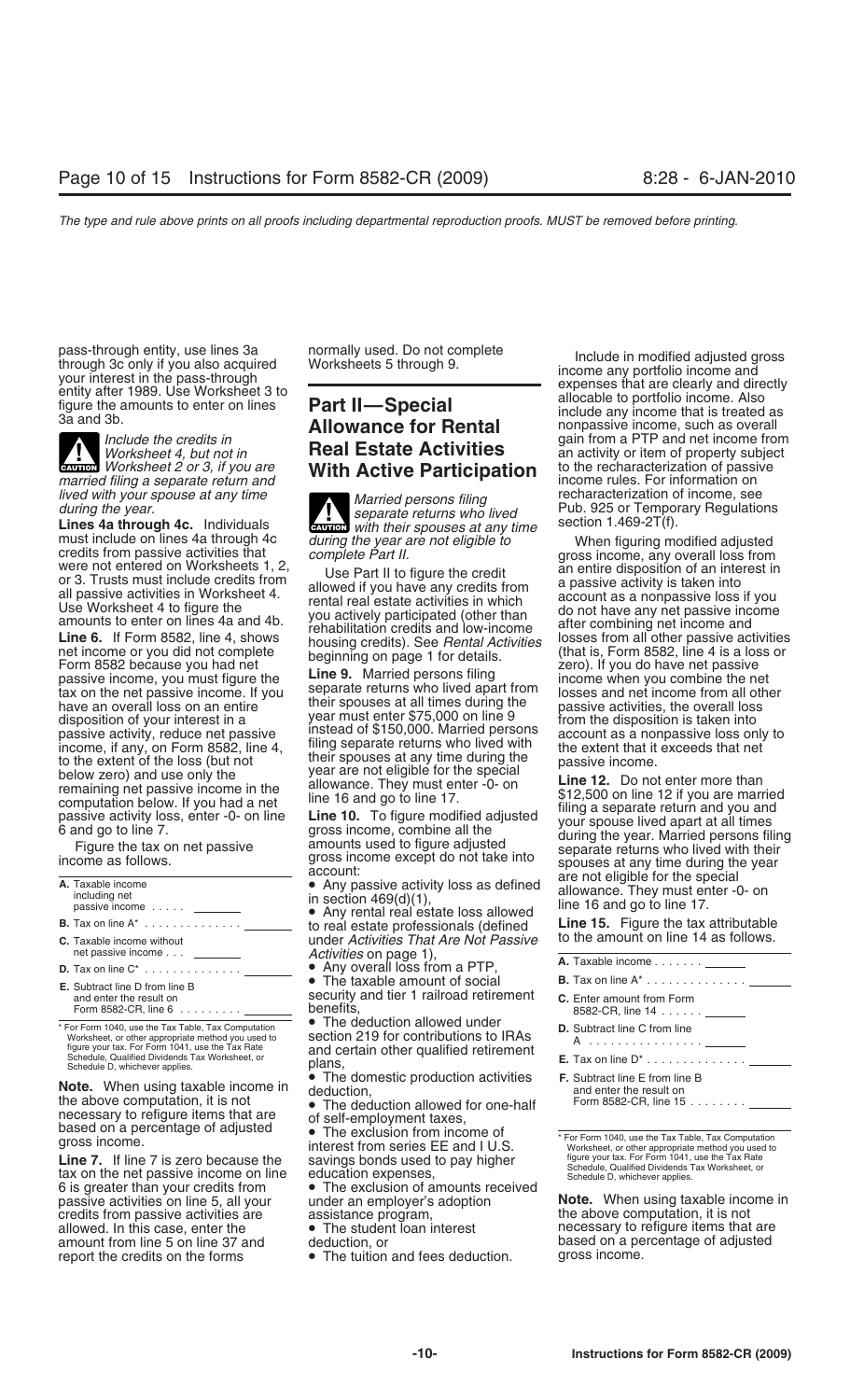## **Instructions for Worksheet 5**

Complete Worksheet 5 if you have an amount on Form 8582-CR, line 1c and you have credits from more than one activity.

**Column (a).** Enter the credits from Worksheet 1, column (c), in column (a) of this worksheet.

**Column (b).** Divide each of the credits shown in column (a) by the total of the credits in column (a) and enter the ratio for each of the activities in column (b). The total of all the ratios must equal 1.00.

Column (c). Multiply Form 8582-CR, line 16 by the ratios in column (b) and enter the result in column (c). If the total of this column is the same as the total of column (a), all credits for the activities in column (a) of this worksheet are allowed. Report them on the forms normally used, and complete Worksheet 6 if you have credits shown in Worksheet 2. Also complete Worksheet 7 or 8 if you have credits shown in Worksheet 3 or 4. If the total of column (a) is more than the total of column (c), complete column (d).

**Column (d).** Subtract column (c) from column (a) and enter the result in this column. Also enter the name of each activity and the form the credit is reported on in Worksheet 8 and enter the amount from column (d) of this worksheet in column (a) of Worksheet 8. Also complete Worksheet 6 or 7 if you have credits on Form 8582-CR, line 2c or 3c.

## **Worksheet 5 for Credits on Line 1a or 1b** (keep for your records)

| <b>Name of Activity</b>                                                                                                                                                                                                                         | Form To Be<br>Reported on | (a) Credits | (b) Ratios | (c) Special<br>Allowance | (d) Subtract<br>column (c) from<br>column (a) |
|-------------------------------------------------------------------------------------------------------------------------------------------------------------------------------------------------------------------------------------------------|---------------------------|-------------|------------|--------------------------|-----------------------------------------------|
|                                                                                                                                                                                                                                                 |                           |             |            |                          |                                               |
|                                                                                                                                                                                                                                                 |                           |             |            |                          |                                               |
|                                                                                                                                                                                                                                                 |                           |             |            |                          |                                               |
|                                                                                                                                                                                                                                                 |                           |             |            |                          |                                               |
|                                                                                                                                                                                                                                                 |                           |             |            |                          |                                               |
| <b>Totals</b><br>the contract of the contract of the contract of the contract of the contract of the contract of the contract of the contract of the contract of the contract of the contract of the contract of the contract of the contract o |                           |             | 1.00       |                          |                                               |

## **Instructions for Worksheet 6**

Complete Worksheet 6 if you have an amount on Form 8582-CR, line 2c and you have credits from more than one activity.

**Column (a).** Enter the credits from Worksheet 2, column (c), in column (a) of this worksheet.

**Column (b).** Divide each of the credits shown in column (a) by the total of the credits in column (a) and enter the ratio for each of the activities in column (b). The total of all the ratios must equal 1.00.

**Column (c).** Multiply Form 8582-CR, line 30 by the ratios in column (b) and enter the result in column (c). If the total of this column is the same as the total of column (a), all credits for the activities in column (a) of this worksheet are allowed. Report them on the forms normally used, and complete Worksheet 7 or 8 if you have credits shown in Worksheet 3 or 4 or amounts in column (d) of Worksheet 5. If the total of column (a) is more than the total of column (c), complete column (d).

**Column (d).** Subtract column (c) from column (a) and enter the result in this column. Also enter the name of each activity and the form the credit is reported on in Worksheet 8 and enter the amount from column (d) of this worksheet in column (a) of Worksheet 8.

| Worksheet 6 for Credits on Line 2a or 2b |                           |             |            | (keep for your records)  |                                               |
|------------------------------------------|---------------------------|-------------|------------|--------------------------|-----------------------------------------------|
| <b>Name of Activity</b>                  | Form To Be<br>Reported on | (a) Credits | (b) Ratios | (c) Special<br>Allowance | (d) Subtract<br>column (c) from<br>column (a) |
|                                          |                           |             |            |                          |                                               |
|                                          |                           |             |            |                          |                                               |
|                                          |                           |             |            |                          |                                               |
|                                          |                           |             |            |                          |                                               |
|                                          |                           |             |            |                          |                                               |
| <b>Totals</b>                            |                           |             | 1.00       |                          |                                               |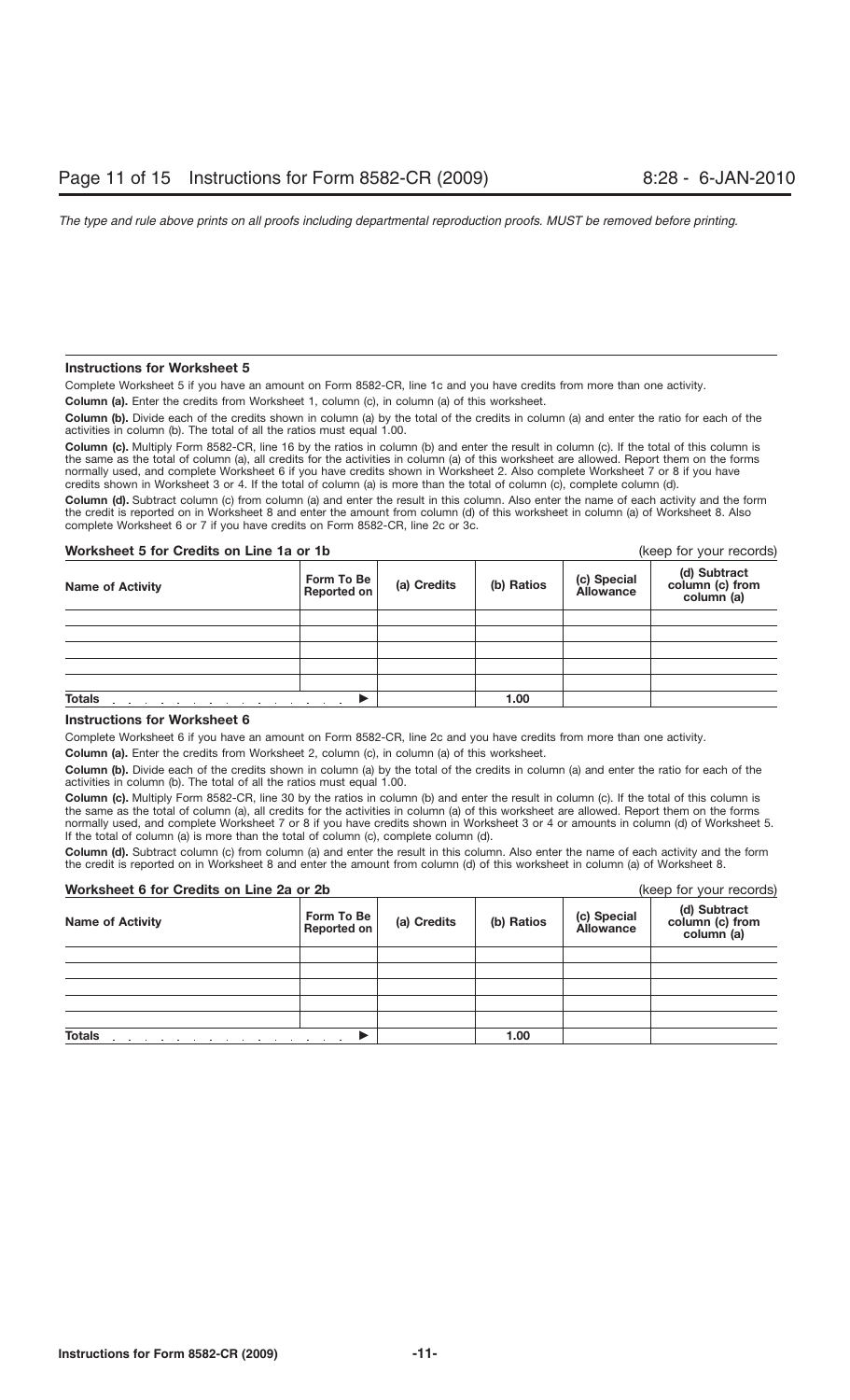## **Instructions for Worksheet 7**

Complete Worksheet 7 if you have credits on Form 8582-CR, line 3c and you have credits from more than one activity.

**Column (a).** Enter the credits from Worksheet 3, column (c), in column (a) of this worksheet.

**Column (b).** Divide each of the credits shown in column (a) by the total of the credits in column (a) and enter the ratio for each of the activities in column (b). The total of all the ratios must equal 1.00.

**Column (c).** Multiply Form 8582-CR, line 36 by the ratios in column (b) and enter the result in column (c). If the total of this column is the same as the total of column (a), all credits for the activities in column (a) of this worksheet are allowed. Report them on the forms normally used, and complete Worksheet 8 if you have credits shown in Worksheet 4 or amounts in column (d) of Worksheet 5 or 6. If the total of column (a) is more than the total of column (c), complete column (d).

**Column (d).** Subtract column (c) from column (a) and enter the result in this column. Also enter the name of each activity and the form the credit is reported on in Worksheet 8 and enter the amount from column (d) of this worksheet in column (a) of Worksheet 8.

## **Worksheet 7 for Credits on Line 3a or 3b**

|  | (keep for your records) |  |
|--|-------------------------|--|
|  |                         |  |

| <b>Name of Activity</b>                                                                          | Form To Be $ $<br>Reported on | (a) Credits | (b) Ratios | (c) Special<br>Allowance | (d) Subtract<br>column (c)<br>from column (a) |
|--------------------------------------------------------------------------------------------------|-------------------------------|-------------|------------|--------------------------|-----------------------------------------------|
|                                                                                                  |                               |             |            |                          |                                               |
|                                                                                                  |                               |             |            |                          |                                               |
|                                                                                                  |                               |             |            |                          |                                               |
|                                                                                                  |                               |             |            |                          |                                               |
|                                                                                                  |                               |             |            |                          |                                               |
| <b>Totals</b><br>the contract of the contract of the contract of the contract of the contract of |                               |             | 1.00       |                          |                                               |

## **Instructions for Worksheet 8**

Complete Worksheet 8 if you have credits on Form 8582-CR, line 4c from more than one activity or reported on different forms or you have amounts in column (d) of Worksheets 5, 6, or 7.

**Column (a).** Enter the amounts, if any, from column (c) of Worksheet 4 and column (d) of Worksheets 5, 6, and 7.

**Column (b).** Divide each of the credits in column (a) by the total of all the credits in column (a) and enter the ratio for each of the activities in column (b). The total of all the ratios must equal 1.00.

**Column (c).** Complete the following computation:

**A.** Enter Form 8582-CR, line 5 (a)  $\therefore$  (b)  $\therefore$  (b)  $\therefore$  (c)  $\therefore$  (c)  $\therefore$  (c) **B.** Enter Form 8582-CR, line 37 . . . . . . . . . . . . . . . . .

**C.** Subtract line B from line A results and a result of the state of the B from line A Multiply line C by the ratios in column (b) and enter the results in column (c). Complete Worksheet 9 to determine the credits allowed for the current year.

## **Worksheet 8—Allocation of Unallowed Credits** (keep for your records) and the state of the state of the state of the state of the state of the state of the state of the state of the state of the state of the state of the s

| <b>Name of Activity</b>                                                                                                          | Form To Be<br>Reported on | (a) Credits | (b) Ratios | (c) Unallowed Credits |
|----------------------------------------------------------------------------------------------------------------------------------|---------------------------|-------------|------------|-----------------------|
|                                                                                                                                  |                           |             |            |                       |
|                                                                                                                                  |                           |             |            |                       |
|                                                                                                                                  |                           |             |            |                       |
|                                                                                                                                  |                           |             |            |                       |
|                                                                                                                                  |                           |             |            |                       |
| <b>Totals</b><br>the contract of the contract of the contract of the contract of the contract of the contract of the contract of |                           |             | 1.00       |                       |

## **Instructions for Worksheet 9**

**Column (a).** Enter all the activities shown in Worksheet 8. The credits entered in column (a) of this worksheet are the credits shown in column (c) of Worksheets 1, 2, 3, and 4 for the activities listed in Worksheet 8.

**Column (b).** Enter the amounts from column (c) of Worksheet 8 in this column. These are your unallowed credits for the current year. **Column (c).** Subtract column (b) from column (a). These are the allowed credits for the current year. Report the amounts in this column on the forms normally used. See *Reporting Allowed Credits on Your Tax Return* on page 13.

## **Worksheet 9—Allowed Credits** (keep for your records)

| <b>WUI NSHEEL 3-AHOWED CREDITS</b>                                           |                           |             | IVEED IN YOUI TECNIUS)                      |  |
|------------------------------------------------------------------------------|---------------------------|-------------|---------------------------------------------|--|
| <b>Name of Activity</b>                                                      | Form To Be<br>Reported on | (a) Credits | (b) Unallowed Credits   (c) Allowed Credits |  |
|                                                                              |                           |             |                                             |  |
|                                                                              |                           |             |                                             |  |
|                                                                              |                           |             |                                             |  |
|                                                                              |                           |             |                                             |  |
|                                                                              |                           |             |                                             |  |
| <b>Totals</b><br>the company of the company of the company of the company of |                           |             |                                             |  |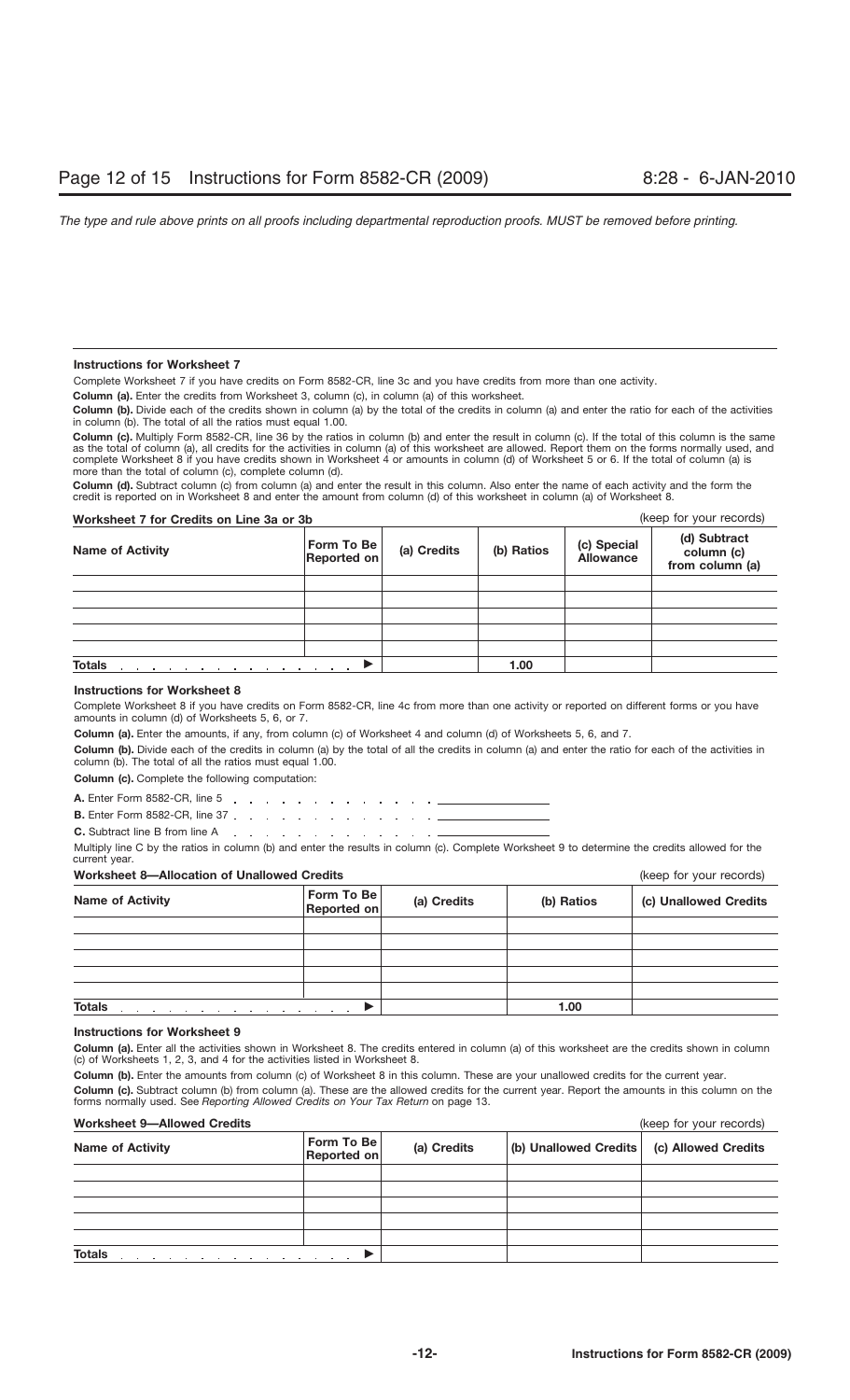**Rehabilitation Credits** gross income. Use Part V to figure the PAC (as determined in Part I) that is allowed **From Rental Real Estate From Rental Real Estate From Rental Real Estate From Rental Part IV**—Special **From Activities**. **Activities and Fart IV—Special** activities.<br>**Low-Income Housing Allowance for Line 37.** If you have only one type of **Low-Income Housing Allowance for**<br>**Credits for Property Low-Income Housing** credit allowed for the year. Enter this **Credits for Property Low-Income Housing** credit allowed for the year. Enter **Placed in Service Before Credits for Property** amount on the form where it is **Placed in Service Before Credits for Property** and allocate on the form where it is<br>**Placed in Service After** Allowed Credits on Your Tax Return **Pass-Through Interests** 

**EAUTION** with their spouses at any time

Use Part III to figure the credit<br>allowed if you have any rehabilitation<br>credits or low-income housing credits<br>for property placed in service after 1989. If you held an<br>credit and the activity to which it<br>for property plac

Line 21. Married persons filing and their spouse for the entire view of their spouse is at all times during the<br>
their spouses at all times during the the content of the passive activity credit allowed.<br>
Wear must enter \$1

Line 24. Do not enter more than<br>
\$12,500 on line 24 if you are married<br>
filing a separate return and lived apart<br>
from your spouse for the entire year.<br> **Line 27.** Figure the tax attributable<br>
<br> **Line 27.** Figure the tax a

- 
- 
- 
- 
- 
- 
- 

**Note.** When using taxable income in the above computation, it is not **Part III—Special** the above computation, it is not **Part V—Passive Activity**<br>**Allowance for** based on a percentage of adjusted **Credit Allowed**<br>**Rehabilitation Credits** gross income. Use Part V to figure the PAC (as

Married persons filing **CAUTION** with their spouses at any time 12, to allocate the allowed and **separate returns who lived** *during the year are not eligible to unallowed credits if you have credits* 

*during the year are not eligible to*<br> *during the year are not eligible to*<br>
allowed if you have any low-income<br> **Example Part III.** to figure the credit<br> **Example Part III.** to figure the credit serves if you have any lo

- 
- 
- 
- 
- 
- 
- 
- 
- 
- 
- 
- Worksheet, or other appropriate method you used to **D.** Subtract line C from line A **Form 8844.** Enter on Form 8844, figure your tax. For Form 1041, use the Tax Rate

For Form 1040, use the Tax Table, Tax Computation<br>
Worksheet, or other appropriate method you used to<br>
figure your tax. Here Tax Rate<br>
Schedule D, whichever applies.<br>
Schedule D, whichever applies.<br>
Schedule D, whichever a

**Placed in Service After** *Allowed Credits on Your Tax Return* **1990 (or From** below. Your unallowed credit is line 5

**Acquired Before 1990)** *Married persons filing* Use Worksheets 5 through 9,<br>separate returns who lived whichever apply, on pages 11 and complete Part IV. The constant of the worksheets if you have more than

**ENTION** change. See the form was placed in service.<br> **Line 21.** Married persons filing **instructions on how to report the**<br> **instructions on how to report the**<br> **instructions on how to report the**<br>
passive activity credit allowed.

8582, line 14 and cellulosic biofuel fuels credit 15 on line 27. ......

**J.** Add lines 16 and 30 of to the amount on line 26 as follows. report the passive activity credit Form 8582-CR and enter the total . . . allowed.

**A.** Taxable income ....... **K.** Tax attributable to the remaining **Form 8835.** Enter on Form 8835, special allowance. Subtract line J **B.** Tax on line A\* ............... from line I. Enter the result on line 33, the passive activity renewable **C.** Enter amount from Form Form 8582-CR, line 35 .......... electricity, refined coal, and Indian  $*$ For Form 1040, use the Tax Table, Tax Computation coal production credit allowed.

**E.** Tax on line D\* ............... Schedule, Qualified Dividends Tax Worksheet, or line 7, the passive activity Schedule D, whichever applies. empowerment zone and renewal **F.** Subtract line E from line B and enter community employment credit the result on Form 8582-CR, line 27 **Note.** When using taxable income in allowed. the above computation, it is not \*For Form 1040, use the Tax Table, Tax Computation

employer social security and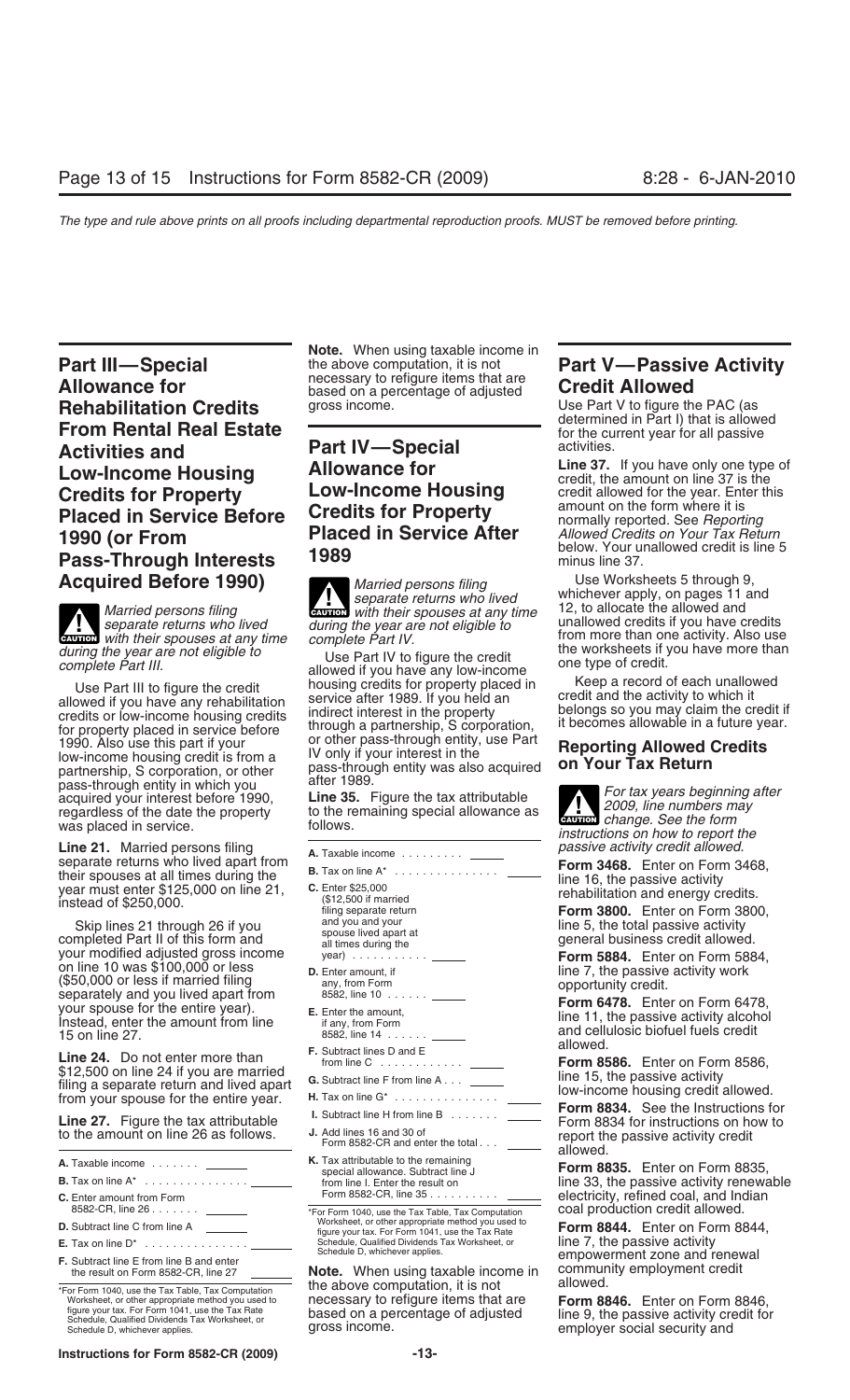exchange and any local exchange page 10. Complete a separate tax after 1989 from a PTP in which your interest after 1989.<br>The registered under the Securities computation for each PTP with net acquired your interest after 1 registered under the Securities computation for<br>Exchange Act of 1934 or exempted passive income. Exchange Act of 1934 or exempted

losses and credits from rental real If your only passive credits are PTPs. See *Special Allowance for* 27 of Form 8582-CR as a worksheet. 2, 5, and 8. These are the total

**CAUTION** *Form 8582-CR. Instead, use* low-income housing credits for<br>the following steps to figure the **property placed in service before** *the following steps to figure the* property placed in service before forms normally used. Keep a record allowed and unallowed credits from 1990 by PTPs, and low-income of the unallowed credits to be carried allowed and unallowed credits from 1990 by PTPs, and low-income of the unallowed credits to be carried passive activities held through PTPs. housing credits from PTPs in which forward to next year.

securities market or an exactly<br>securities market or are readily<br>tradable on a secondary market (or the passive income from each PTP<br>its substantial equivalent).<br>its substantial equivalent). This prior year unallowed credi An established securities market following the steps shown in the tensor including prior year unallowed<br>An established securities market following the steps shown in the (including prior year unallowed<br>includes any nationa worksheet in the line 6 instructions on credits) for property placed in service<br>page 10. Complete a separate tax after 1989 from a PTP in which you

each PTP are allowed to the extent of credits (including prior year unallowed the tax attributable to net passive credits) for property placed in service includes any over-the-counter market. the tax attributable to net passive<br>income from the same PTP. Credits A secondary market generally in excess of the tax attributable to net you also acquired your interest after interest after interest after interest after interest after interest after interest after interest after interest exists if a person stands ready to exactive income may be allowed 1989 to the extent of the tax make a market in the interest. An under one or more steps below. An altributable to net passive income

make a market in the interest. An imder one or more steps below. attributable to net passive income<br>if the interest is readed a reality tradable<br>if the interest is regularly quoted by<br>persons, such as brokers or dealers,<br>p

buy, sell, or exchange interests. From rental real estate activities from<br>Similarly, the substantial equivalent of each PTP, low-income housing<br>a secondary market exists if credits for property placed in service<br>before 199 prospective buyers and sellers have before 1990 from each PTP, and any<br>the opportunity to buy, sell, or low-income housing credits (including<br>exchange interests in a timeframe prior year unallowed credits) from<br>and with th the date placed in service) to the attributable to the special allowant<br>extent of the tax, which was figured in available for the credits in Step 6.<br>Step 1, attributable to net passive

A credit fight a passive activity held<br>through a PTP is allowed to the<br>extent of the tax attributable to net<br>passive income from that partnership. any passive credits that are not from<br>a PTP in which you also<br>acquired your

estate activities not owned through from PTPs, complete lines 21 through **Step 9.** Add the credits from Steps PTPs. See Special Allowance for 27 of Form 8582-CR as a worksheet. 2, 5, and 8. These are the total attributable to the special allowance of PTPs. available for the credits in Step 3.

> rental real estate activities of PTPs, and unallowed credits from each PTP.<br>low-income housing credits for **Report** the allowed credits on the housing credits from PTPs in which

Medicare taxes paid on certain **Computation of Allowed** you acquired your interest before<br>
employee tips.<br> **Publicly Traded** From PTPs<br>
Complete Steps 1 and 2 only if you are are the smaller of the total<br>
employee tips.<br>
P **Partnerships (PTPs)** have net passive income from a PTP figured in Step 4. If Step 4 is smaller<br>A PTP is a partnership whose prior year unallowed credits).<br>Interests are traded on an established **Step 1** Figure the tow st

from registration because of the **Step 2.** Passive activity credits from **Step 6.** Reduce low-income housing after 1989 from each PTP in which

**Credits From PTPs** Step 1, attributable to net passive **Step 8.** Low-income housing credits income from that PTP.<br>A credit from a passive activity held **Step 4.** Peters beginning this ctop allowed under the special allowa Exercise income from that partnership. These structures are to the credits that are not from<br>
In addition, rehabilitation credits and<br>
In addition, rehabilitation credits and<br>
In addition, rehabilitation credits and<br>
In ad

*Rental Real Estate Activities* The amount on line 27 is the tax credits allowed from passive activities beginning on page 2.

*Do not enter credits from* **Step 5.** Rehabilitation credits from **Step 10.** Figure the allowed and